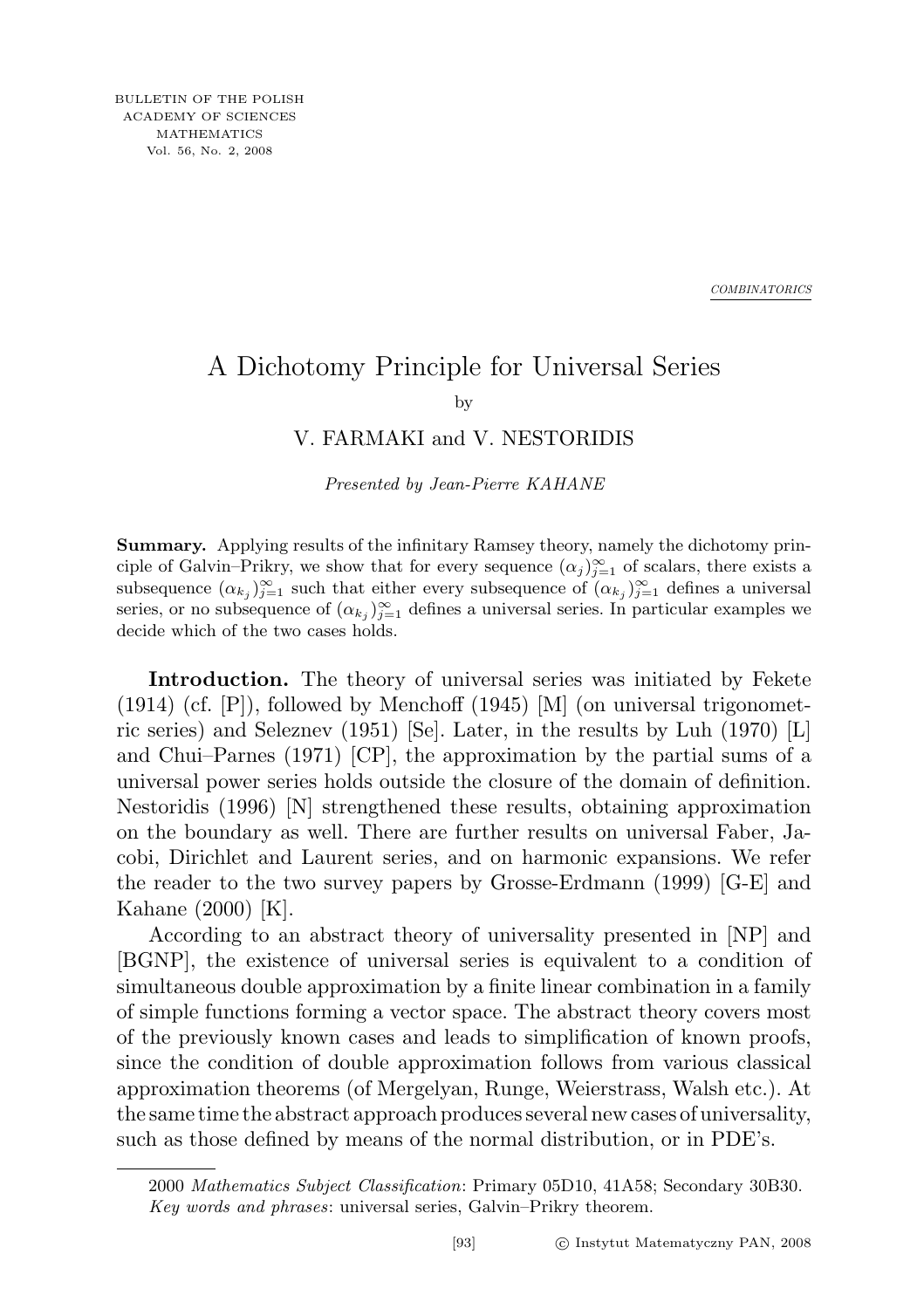The theory of Ramsey infinitary combinatorics contains the dichotomy results by Nash-Williams (1965) [N-W] for open partitions, Galvin–Prikry (1973) [GP] for Borel partitions, Silver (1970) [Si] for partitions determined by analytic sets, and the result of Ellentuck (1974) [E]. Extensions involving Schreier sets have been given by Farmaki (2004) [F], and by Farmaki– Negrepontis (2006) [FN1], (2008) [FN2]. These results, or others of the same type, have found important applications in various branches of mathematics, notably in Banach space theory; we refer the reader to the survey paper by Gowers (2003) [G].

In the present note we apply the Ramsey infinitary combinatorics to the theory of universal series. The meeting point is the fact, shown by an appeal to Baire's category theorem, that under very general conditions, the set of universal series is either empty, or a (dense)  $G_{\delta}$  set in a suitable space ([G-E], [NP], [BGNP]). It is precisely this fact that makes it possible to employ the Galvin–Prikry dichotomy theorem (stated in Theorem 1.7 below) to prove that every scalar sequence possesses a subsequence, all of whose subsequences are in the universal class  $U$ , defined in Section 1 below, or all are in the complement of  $\mathcal U$  in the space of all scalar sequences.

In Section 1 we give the definitions of the class  $U$ , and of some classes of universal sequences more complicated than  $\mathcal{U}$ . In Section 2 we prove our main dichotomy result (Theorem 2.1) for these special classes of universal sequences. The fact that these classes are exactly (dense)  $G_{\delta}$  subsets of specific Polish spaces, and not only residual, allows for the use of the dichotomy principle of Galvin–Prikry for suitable partitions. Crucial to the proof is the highly non-trivial result, attributed to Lusin and Suslin, mentioned in Theorem 1.6 below, according to which any 1-1 continuous image of a Borel set is Borel. In Section 3 we examine some particular concrete examples of universal series, for which we verify the general dichotomy principle in a direct, elementary way, without recourse to Ramsey theory (and to Theorem 2.1), deciding in addition which alternative actually holds.

There are a number of interesting questions on which we have no answer. It would be desirable to have an effective criterion to decide which alternative of the dichotomy holds in every specific instance, in particular, when hereditary universality actually holds.

1. Preliminaries and notation. We denote by  $\mathbb{N} = \{0, 1, 2, \ldots\}$  the set of natural numbers,  $\mathbb R$  the set of real numbers, and  $\mathbb C$  the set of complex numbers.

If M is an infinite subset of N, we denote by  $[M]$  the set of all infinite subsets of  $M$ , considering them as strictly increasing sequences, and if  $s$  is a non-empty finite subset of N, we set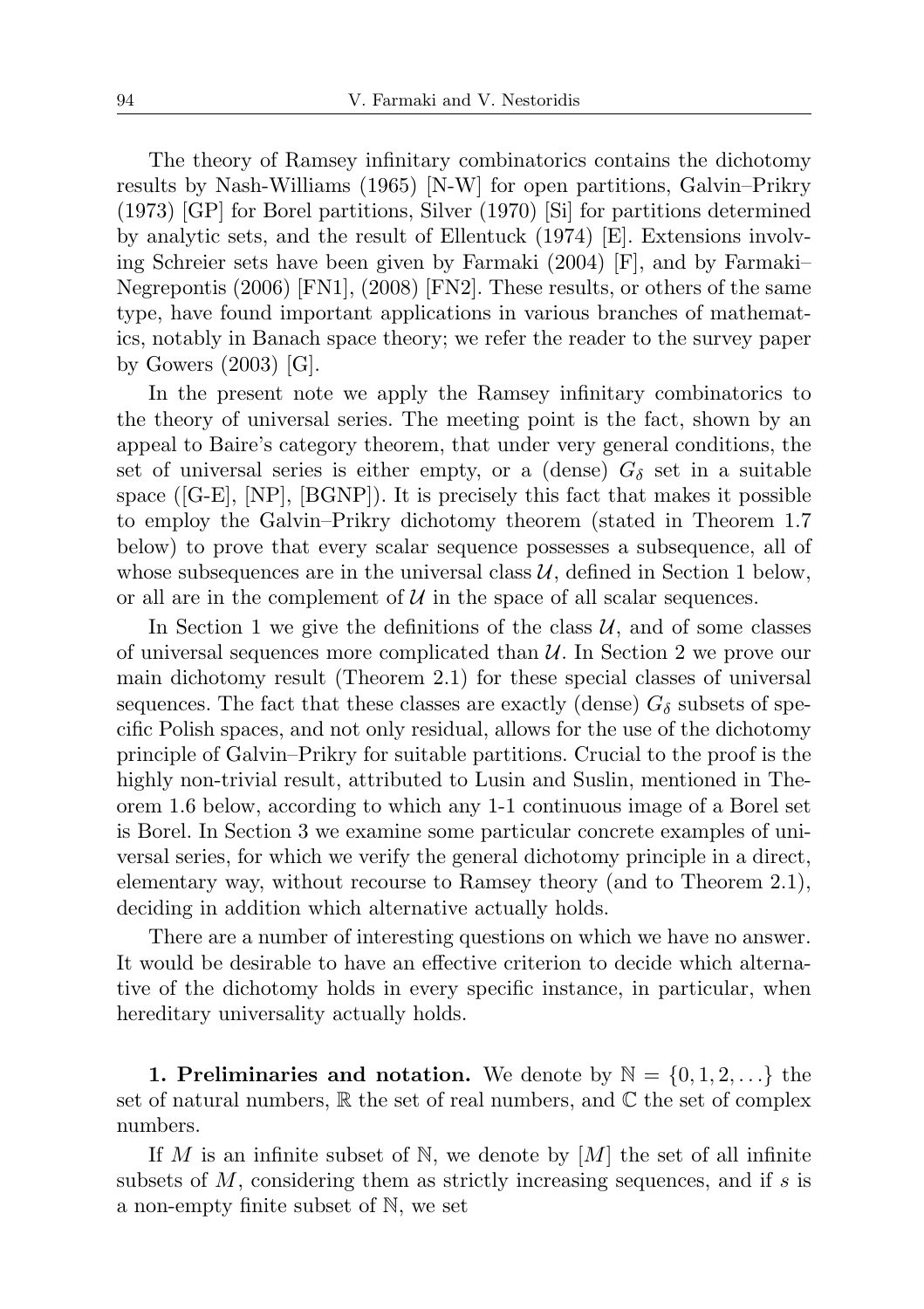Universal series. Fix a sequence  $(X_k, \varrho_k)_{k\geq 1}$  of separable, metrizable topological vector spaces over the field  $\mathbb{K} = \mathbb{R}$  or  $\mathbb{C}$ , equipped with translation-invariant metrics  $\varrho_k$ , and fix sequences  $(x_n^k)_{n=0}^{\infty} \subseteq X_k$  for every  $k \geq 1$ .

DEFINITION 1.1. A sequence  $(\alpha_n)_{n=0}^{\infty} \in \mathbb{K}^{\mathbb{N}}$  belongs to the class  $\mathcal U$  if for every  $k \geq 1$  the set  $\{\sum_{j=0}^{n} \alpha_j x_j^k : n \in \mathbb{N}\}\$  is dense in  $X_k$ .

If  $\mathcal{U} \neq \emptyset$ , each  $(\alpha_n)_{n=0}^{\infty} \in \mathcal{U}$  is said to generate an unrestricted universal series.

Of special interest is the case where some elements of the class  $U$  satisfy certain restrictions. The restricted universal series are defined as follows:

We fix a vector subspace A of  $\mathbb{K}^{\mathbb{N}}$ , and assume that A is equipped with a complete metrizable vector space topology, induced by a translationinvariant metric d, such that

- (i) the projections  $p_m: A \to \mathbb{K}$ ,  $(\alpha_n)_{n=0}^{\infty} \mapsto a_m$ , are continuous for every  $m \in \mathbb{N}$ .
- (ii)  $c_{00} = \{(\alpha_n)_{n=0}^{\infty} \in \mathbb{K}^{\mathbb{N}} : \{n \in \mathbb{N} : \alpha_n \neq 0\} \text{ is finite}\}\$ is a dense subset of A.

DEFINITION 1.2. A sequence  $\alpha = (\alpha_n)_{n=0}^{\infty} \in A$  belongs to the class  $\mathcal{U}_A$ if, for every  $k \geq 1$  and every  $x \in X_k$ , there exists a sequence  $(\lambda_n)_{n=1}^{\infty} \subseteq \mathbb{N}$ such that

$$
\varrho_k\Big(\sum_{j=0}^{\lambda_n} \alpha_j x_j^k, x\Big) \to 0 \text{ and } d\Big(\sum_{j=0}^{\lambda_n} \alpha_j e_j, \alpha\Big) \to 0 \text{ as } n \to \infty,
$$

where  $e_0 = (1, 0, 0, \ldots), e_1 = (0, 1, 0, \ldots), e_2 = (0, 0, 1, 0, \ldots), \ldots$ 

REMARK 1.3. In Definition 1.2, we can assume, without loss of generality, that  $\lambda_n < \lambda_{n+1}$  for all  $n \in \mathbb{N}$ .

DEFINITION 1.4. For every  $k \geq 1$ , let  $T_n^k : A \to X_k$ ,  $n \in \mathbb{N}$ , be a sequence of continuous functions, and let  $\alpha = (\alpha_n)_{n=0}^{\infty} \in A$ . By definition:

(1)  $\alpha \in \mathcal{F}_1$  if, for every  $k \geq 1$  and every  $x \in X_k$ , there exists a sequence  $(\lambda_n)_{n=1}^{\infty} \subseteq \mathbb{N}$  such that

$$
\varrho_k(T^k_{\lambda_n}(\alpha),x)\to 0
$$
 as  $n\to\infty$ .

(2)  $\alpha \in \mathcal{F}_2$  if, for every  $k \geq 1$  and every  $x \in X_k$ , there exists a sequence  $(\lambda_n)_{n=1}^{\infty} \subseteq \mathbb{N}$  such that

$$
\varrho_k(T^k_{\lambda_n}(\alpha), x) \to 0
$$
 and  $d\left(\sum_{j=0}^{\lambda_n} \alpha_j e_j, \alpha\right) \to 0$  as  $n \to \infty$ .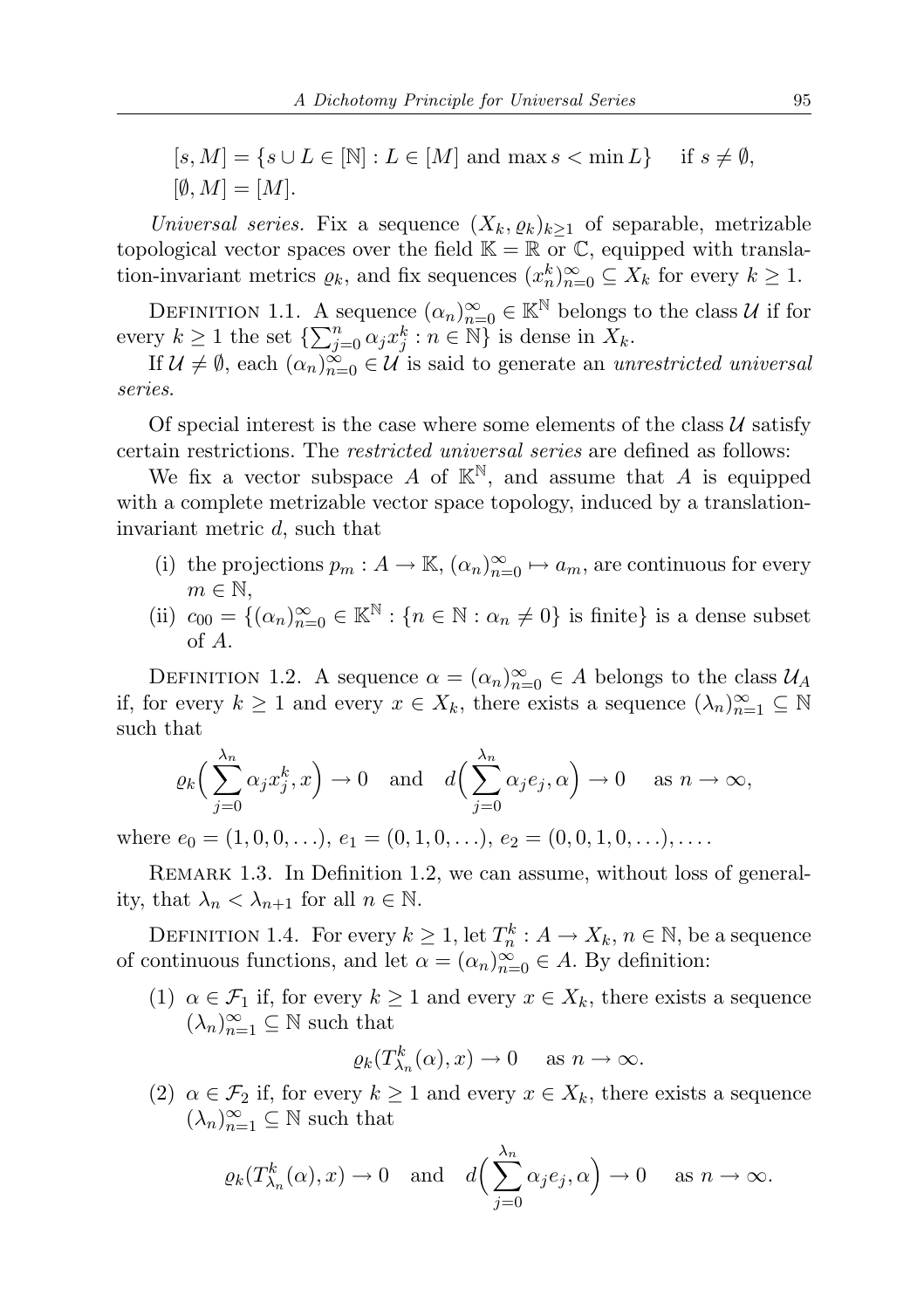(3)  $\alpha \in \mathcal{F}_3$  if, for every  $k \geq 1$  and every  $x \in X_k$ , there exists a sequence  $(\lambda_n)_{n=1}^\infty\subseteq\mathbb{N}$  such that

$$
\varrho_k(T^k_{\lambda_n}(\alpha), x) \to 0, \quad d\left(\sum_{j=0}^{\lambda_n} \alpha_j e_j, \alpha\right) \to 0, \quad \varrho_k\left(\sum_{j=0}^{\lambda_n} \alpha_j x_j^k, x\right) \to 0
$$
  
as  $n \to \infty$ .

We refer the reader to [G-E], [NP] and [BGNP] for definitions, results, and interesting examples on the classes  $\mathcal{U}, \mathcal{U}_A$ , and also for the proof of the following Proposition 1.5. A sketch of the proof is included for completeness.

PROPOSITION 1.5. Under the previous assumptions, the classes  $U \cap A$ ,  $\mathcal{U}_A, \mathcal{F}_1, \mathcal{F}_2$  and  $\mathcal{F}_3$  are  $G_\delta$  subsets of the space A. In particular, for  $A = \mathbb{K}^{\mathbb{N}},$ the class  $\hat{U}$  is a  $G_{\delta}$  subset of the space  $\mathbb{K}^{\hat{\mathbb{N}}}$  with the product topology.

Sketch of the proof. Let  $(y_n^k)_{n=0}^{\infty}$  be a dense sequence in  $X_k$  for every  $k \geq 1$ . For  $n, l, r, k \in \mathbb{N}$  with  $r, k \geq 1$ , consider the sets

$$
E(n, l, r, k) = \left\{ \alpha = (\alpha_n)_{n=0}^{\infty} \in A : \varrho_k \left( \sum_{j=0}^n \alpha_j x_j^k, y_l^k \right) < 1/r \right\},
$$
\n
$$
D(n, r) = \left\{ \alpha = (\alpha_n)_{n=0}^{\infty} \in A : d \left( \sum_{j=0}^n \alpha_j e_j, \alpha \right) < 1/r \right\},
$$
\n
$$
C(n, l, r, k) = \left\{ \alpha = (\alpha_n)_{n=0}^{\infty} \in A : \varrho_k(T_n^k(\alpha), y_l^k) < 1/r \right\}.
$$

Under our assumptions on A, the sets  $E(n, l, r, k)$ ,  $D(n, r)$ ,  $C(n, l, r, k)$  are open in A, and

$$
\mathcal{U} \cap A = \bigcap_{l,r,k} \bigcup_{n=0}^{\infty} E(n,l,r,k),
$$
  
\n
$$
\mathcal{U}_A = \bigcap_{l,r,k} \bigcup_{n=0}^{\infty} (E(n,l,r,k) \cap D(n,r)),
$$
  
\n
$$
\mathcal{F}_1 = \bigcap_{l,r,k} \bigcup_{n=0}^{\infty} C(n,l,r,k),
$$
  
\n
$$
\mathcal{F}_2 = \bigcap_{l,r,k} \bigcup_{n=0}^{\infty} (C(n,l,r,k) \cap D(n,r)),
$$
  
\n
$$
\mathcal{F}_3 = \bigcap_{l,r,k} \bigcup_{n=0}^{\infty} (C(n,l,r,k) \cap D(n,r) \cap E(n,l,r,k)).
$$

*Borel and analytic sets.* Let  $X, Y$  be Polish spaces (i.e. topological Hausdorff spaces, each homeomorphic to a complete, metric, separable space),

 $\blacksquare$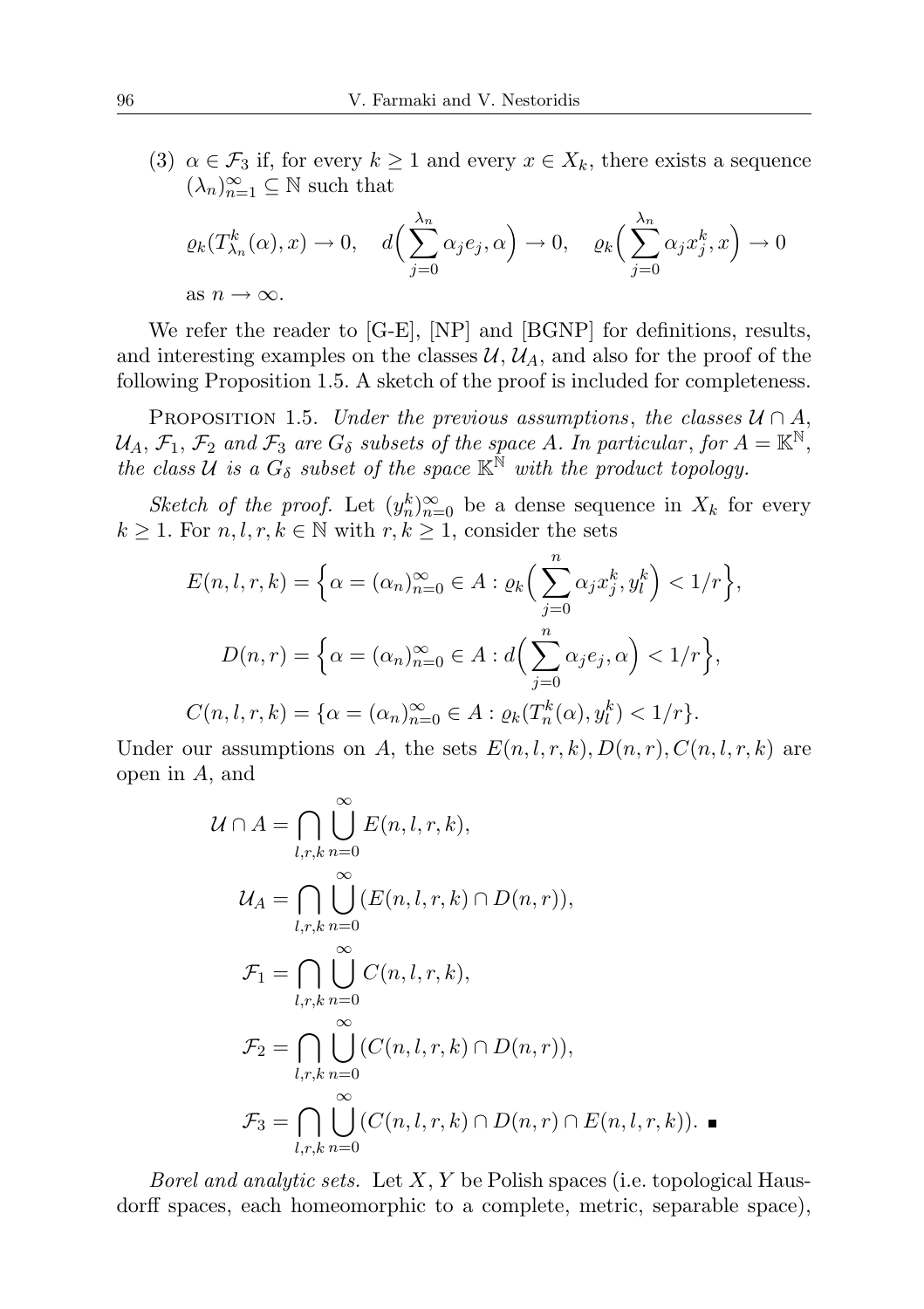$f: X \to Y$  a continuous function, and B a Borel subset of X. The image  $C = f(B)$  is not always a Borel subset of Y, in fact all such subsets C of Y constitute the class of *analytic* subsets of Y. Moreover, the analytic subsets of Y are characterized as the results of the Suslin operation on the class of closed subsets of  $Y$  (see [Ke]).

We will use the following highly non-trivial result about Borel sets. A proof can be found in Theorem 15.1 of [Ke].

THEOREM 1.6 (Lusin, Suslin). Let X, Y be Polish spaces and  $f: X \to Y$ a continuous function. If B is a Borel subset of X, and f restricted to B is one-to-one, then  $f(B)$  is a Borel subset of Y.

Infinitary combinatorics. Galvin and Prikry [GP] proved the following fundamental combinatorial result for infinite sequences of natural numbers.

THEOREM 1.7. Let  $\mathcal R$  be a family of infinite subsets of the space  $[\mathbb N]$ , endowed with the relative topology in the space  $\mathbb{N}^{\mathbb{N}}$  with the product topology. Assume that  $R$  is a Borel subset of  $[N]$ , and let s be a finite subset of  $N$  and M an infinite subset of  $\mathbb N$ . Then there exists  $L \in [M]$  such that

either  $[s, L] \subseteq \mathcal{R}$ , or  $[s, L] \subseteq [\mathbb{N}] \setminus \mathcal{R}$ .

Silver [Si] proved an analogous result in the more general case where  $\mathcal R$ is an analytic subset of [N], and Ellentuck [E] formulated a still more general result.

2. The dichotomy principle. Combining the Galvin and Prikry combinatorial result of Theorem 1.7 with the result of Lusin and Suslin about Borel sets (Theorem 1.6), we can prove a general dichotomy for classes of universal series.

THEOREM 2.1. Let A be a vector subspace of  $\mathbb{K}^{\mathbb{N}}$  ( $\mathbb{K} = \mathbb{R}$  or  $\mathbb{C}$ ) which is equipped with a complete metrizable vector space topology, induced by a translation-invariant metric d, and satisfies properties (i) and (ii) of Section 1, and let G be a Borel subset of A. Then for every sequence  $(\alpha_n)_{n=0}^{\infty}$ in K, every finite subset s of  $\mathbb N$  and every infinite subset M of  $\mathbb N$  there exists an infinite subset L of M such that either

- all subsequences  $(\alpha_{i_n})_{n=0}^{\infty}$  of  $(\alpha_n)_{n=0}^{\infty}$  with  $(i_n)_{n=1}^{\infty} \in [s, L]$  belong to  $\mathcal{G}$ , or
- all subsequences  $(\alpha_{i_n})_{n=0}^{\infty}$  of  $(\alpha_n)_{n=0}^{\infty}$  with  $(i_n)_{n=0}^{\infty} \in [s, L]$  belong to  $\mathbb{K}^{\mathbb{N}}\setminus\mathcal{G}$ .

In particular, the conclusion holds if we replace the class  $G$  by each of the classes  $U \cap A$ ,  $U_A$ ,  $\mathcal{F}_1$ ,  $\mathcal{F}_2$  and  $\mathcal{F}_3$  (defined in Section 1). For  $A = \mathbb{K}^{\mathbb{N}}$  the conclusion holds for  $\mathcal{G} = \mathcal{U} = \mathcal{U} \cap A$  as well.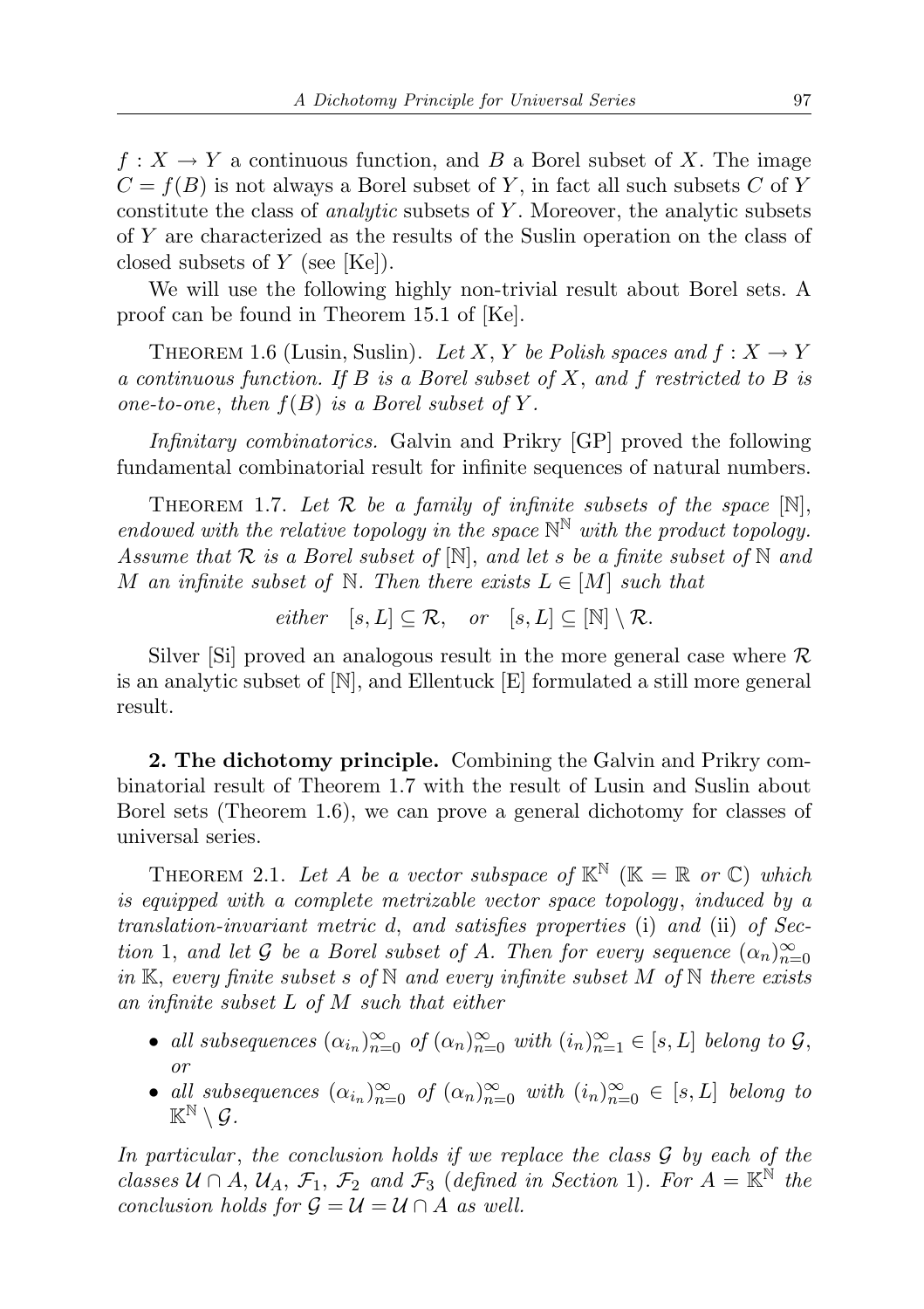*Proof.* We set  $\mathcal{R} = \{I = (i_n)_{n=0}^{\infty} \in [\mathbb{N}] : (\alpha_{i_n})_{n=0}^{\infty} \in \mathcal{G}\}$ , and we claim that  $\mathcal R$  is a Borel subset of  $[\mathbb N]$ , endowed with the relative product topology of  $\mathbb{N}^{\mathbb{N}}$ .

Indeed, the function  $f: [\mathbb{N}] \to \mathbb{K}^{\mathbb{N}}$  with  $f((i_n)_{n=0}^{\infty}) = (\alpha_{i_n})_{n=0}^{\infty}$  is continuous if  $\mathbb{K}^{\mathbb{N}}$  is endowed with the product topology. Notice that  $\mathcal{R} = f^{-1}(\mathcal{G})$ .

The set G is a Borel subset of  $\mathbb{K}^{\mathbb{N}}$ . Indeed, the identity function q:  $A \to \mathbb{K}^{\mathbb{N}}$  with  $g(\alpha) = \alpha$  is continuous, since by property (i), the projections  $p_m: A \to \mathbb{K}, \left(\alpha_n\right)_{n=0}^{\infty} \to a_m$ , are continuous for every  $m \in \mathbb{N}$ . Certainly  $\mathbb{K}^{\mathbb{N}}$  is a Polish space, and also A is a Polish space, since it is a complete metrizable space with property (ii). Hence  $\mathcal{G} = g(\mathcal{G})$  is a Borel subset of  $\mathbb{K}^{\mathbb{N}}$ , according to the Lusin–Suslin Theorem 1.6.

Since the function  $f: [\mathbb{N}] \to \mathbb{K}^{\mathbb{N}}$  is continuous, the set  $\mathcal{R} = f^{-1}(\mathcal{G})$  is a Borel subset of [N].

Now, we can apply the Galvin–Prikry Theorem 1.7 for the family  $\mathcal{R}$ . It follows that there exists  $L \in [M]$  such that either  $[s, L] \subseteq \mathcal{R}$ , or  $[s, L] \subseteq$  $[\mathbb{N}] \setminus \mathcal{R}$ . Hence, the subsequences  $(\alpha_{i_n})_{n=0}^{\infty}$  of  $(\alpha_n)_{n=0}^{\infty}$  with  $(i_n)_{n=0}^{\infty} \in [s, L]$ either all belong to the class G, in case  $[s, L] \subseteq \mathcal{R}$ , or all belong to  $\mathbb{K}^{\mathbb{N}} \setminus \mathcal{G}$ , in case  $[s, L] \subseteq [\mathbb{N}] \setminus \mathcal{R}$ .

In particular, taking for G each of the classes  $U \cap A$ ,  $U_A$ ,  $\mathcal{F}_1$ ,  $\mathcal{F}_2$  and  $\mathcal{F}_3$ , since all these classes, according to Proposition 1.5, are  $G_{\delta}$  subsets of A, we have the conclusion for each of these classes. In particular, applying the arguments for  $\mathcal{G} = \mathcal{U}$  and  $A = \mathbb{K}^{\mathbb{N}}$  with the product topology, we have the conclusion for the class  $\mathcal{U}$ .

COROLLARY 2.2. Let  $(X_k)_{k>1}$  be a sequence of separable, metrizable topological vector spaces over the field  $\mathbb{K} = \mathbb{R}$  or  $\mathbb{C}$ , equipped with translationinvariant metrics  $\varrho_k$  for every  $k \geq 1$ , let A be a vector subspace of  $\mathbb{K}^{\mathbb{N}}$ , equipped with a complete metrizable vector space topology, induced by a translation-invariant metric d, and satisfying properties (i) and (ii) of Section 1, and let sequences  $(x_n^k)_{n=0}^{\infty}$  be in  $X_k$  for every  $k \geq 1$ . Then, for every sequence  $(\alpha_n)_{n=0}^{\infty}$  in K and G equal to one of the classes  $\mathcal{U} \cap A$ ,  $\mathcal{U}_A$ ,  $\mathcal{F}_1$ ,  $\mathcal{F}_2$ or  $\mathcal{F}_3$ , there exists a subsequence  $(\alpha_{l_n})_{n=0}^{\infty}$  of  $(\alpha_n)_{n=0}^{\infty}$  such that either

- all the subsequences of  $(\alpha_{l_n})_{n=0}^{\infty}$  belong to  $\mathcal{G}_{l_n}$  or
- all the subsequences of  $(\alpha_{l_n})_{n=0}^{\infty}$  belong to  $\mathbb{K}^{\mathbb{N}} \setminus \mathcal{G}$ .

*Proof.* We apply Theorem 2.1 in the case  $s = \emptyset$ .

Theorem 2.1 can be stated in a more general form, assuming the partition family to be analytic instead of Borel.

THEOREM 2.3. Let A be a vector subspace of  $\mathbb{K}^{\mathbb{N}}$  (where  $\mathbb{K} = \mathbb{R}$  or  $\mathbb{C}$ ), equipped with a complete metrizable vector space topology, induced by a translation-invariant metric d and satisfying properties (i) and (ii) of Section 1, and let  $\mathcal D$  be an analytic subset of A. Then for every sequence  $(\alpha_n)_{n=0}^\infty$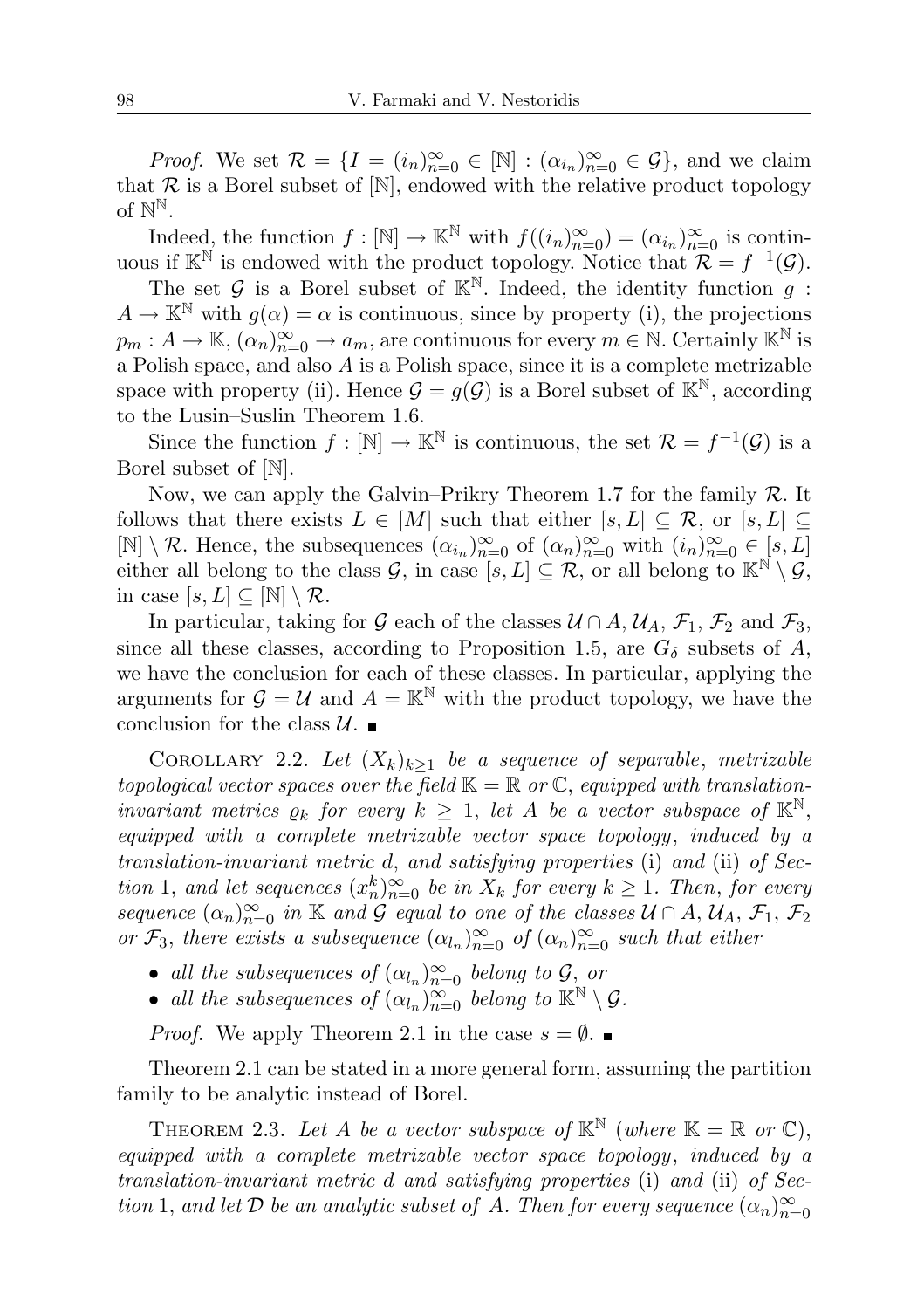in K, every finite subset s of N, and every infinite subset M of N, there exists an infinite subset L of M such that either

- all subsequences  $(\alpha_{i_n})_{n=0}^{\infty}$  of  $(\alpha_n)_{n=0}^{\infty}$  with  $(i_n)_{n=0}^{\infty} \in [s, L]$  belong to  $\mathcal{D}$ , or
- all subsequences  $(\alpha_{i_n})_{n=0}^{\infty}$  of  $(\alpha_n)_{n=0}^{\infty}$  with  $(i_n)_{n=0}^{\infty} \in [s, L]$  belong to  $\mathbb{K}^{\mathbb{N}}\setminus \mathcal{D}$ .

*Proof.* We note that the family  $\mathcal{R} = \{I = (i_n)_{n=0}^{\infty} \in [\mathbb{N}] : (\alpha_{i_n})_{n=0}^{\infty} \in \mathcal{D}\}\$ is an analytic subset of [N] endowed with the relative product topology of  $\mathbb{N}^{\mathbb{N}}$  .

Indeed, the set  $\mathcal{D} = g(\mathcal{D})$  is an analytic subset of  $\mathbb{K}^{\mathbb{N}}$  with the product topology, as the identity function  $q: A \to \mathbb{K}^{\mathbb{N}}$  is continuous and  $D$  is an analytic subset of the Polish space A. Since the function  $f : [\mathbb{N}] \to \mathbb{K}^{\mathbb{N}}$ with  $f((i_n)_{n=0}^{\infty}) = (\alpha_{i_n})_{n=0}^{\infty}$  is continuous, we see that  $\mathcal{R} = f^{-1}(\mathcal{D})$  is an analytic subset of [N]. This last conclusion can be proved easily by using the characterization of the analytic subsets of a Polish space  $X$ , as those that result from the Suslin operation on the class of closed subsets of X.

Now, we apply the result by Silver [Si], or by Ellentuck [E] (in place of the Galvin–Prikry Theorem 1.7, replacing the Borel partition by a partition determined by an analytic set). So, there exists  $L \in [M]$  such that either  $[s, L] \subseteq \mathcal{D}$ , or  $[s, L] \subseteq [\mathbb{N}] \setminus \mathcal{D}$ . This finishes the proof.

REMARK 2.4. At present, we have no use for the more general results in Theorem 2.1, on partitions determined by an analytic set, but it appears that the full force of the Galvin–Prikry theorem for Borel partitions is employed in the proof of our main result 2.1. If this is indeed the case, then Theorem 2.1 is the only "natural theorem" that uses the full strength of the Galvin–Prikry partition theorem. (Cf. the relevant remark after Theorem 5.7 in Gowers's survey paper [G].)

REMARK 2.5. For a fixed strictly increasing sequence  $\mu = (\mu_n)_{n=1}^{\infty}$  in N, we can define the classes  $\mathcal{U}^{\mu}, \mathcal{U}^{\mu} \cap A, \mathcal{U}_{A}^{\mu}$  $\mathcal{F}_{A}^{\mu},\mathcal{F}_{1}^{\mu}$  $\mathcal{F}_{1}^{\mu},\mathcal{F}_{2}^{\mu}$  $\tilde{\tau_2^{\mu}}, \mathcal{F}^{\tilde{\mu}}_3$  $\mathcal{L}^{\mu}_{3}$  analogously to  $\mathcal{U}, \mathcal{U} \cap A$ ,  $\mathcal{U}_A, \mathcal{F}_1, \mathcal{F}_2, \mathcal{F}_3$ , with the only difference that the sequence  $(\lambda_n)_{n=1}^{\infty} \subseteq \mathbb{N}$  in Definitions 1.2 and 1.4 has to be a subsequence of  $\mu$ . All the results which we proved for  $\mathcal{U}, \mathcal{U} \cap A, \mathcal{U}_A, \mathcal{F}_1, \mathcal{F}_2, \mathcal{F}_3$  also hold for  $\mathcal{U}^{\mu}, \mathcal{U}^{\mu} \cap A, \mathcal{U}_A^{\mu}$  $\mathcal{F}_A^\mu$ ,  $\mathcal{F}_1^\mu$  $\frac{\mu}{1},$  $\mathcal{F}^\mu_2$  $\frac{\mu}{2}$  and  $\mathcal{F}_3^{\mu}$  $\frac{\mu}{3}$ .

3. Particular cases and examples. In this section we examine some particular cases of universality in relation with Corollary 2.2; in addition, concrete examples are used to show that the classes  $\mathcal{U}_A$  and  $\mathbb{K}^{\mathbb{N}}\setminus\mathcal{U}_A$ , as well as  $\mathcal{U} \cap A$  and  $\mathbb{K}^{\mathbb{N}} \setminus (\mathcal{U} \cap A)$ , are not always hereditary (where a class  $\mathcal{F}$  in  $\mathbb{K}^{\mathbb{N}}$  is *hereditary* if every subsequence of any sequence in  $\mathcal F$  belongs to  $\mathcal F$ ).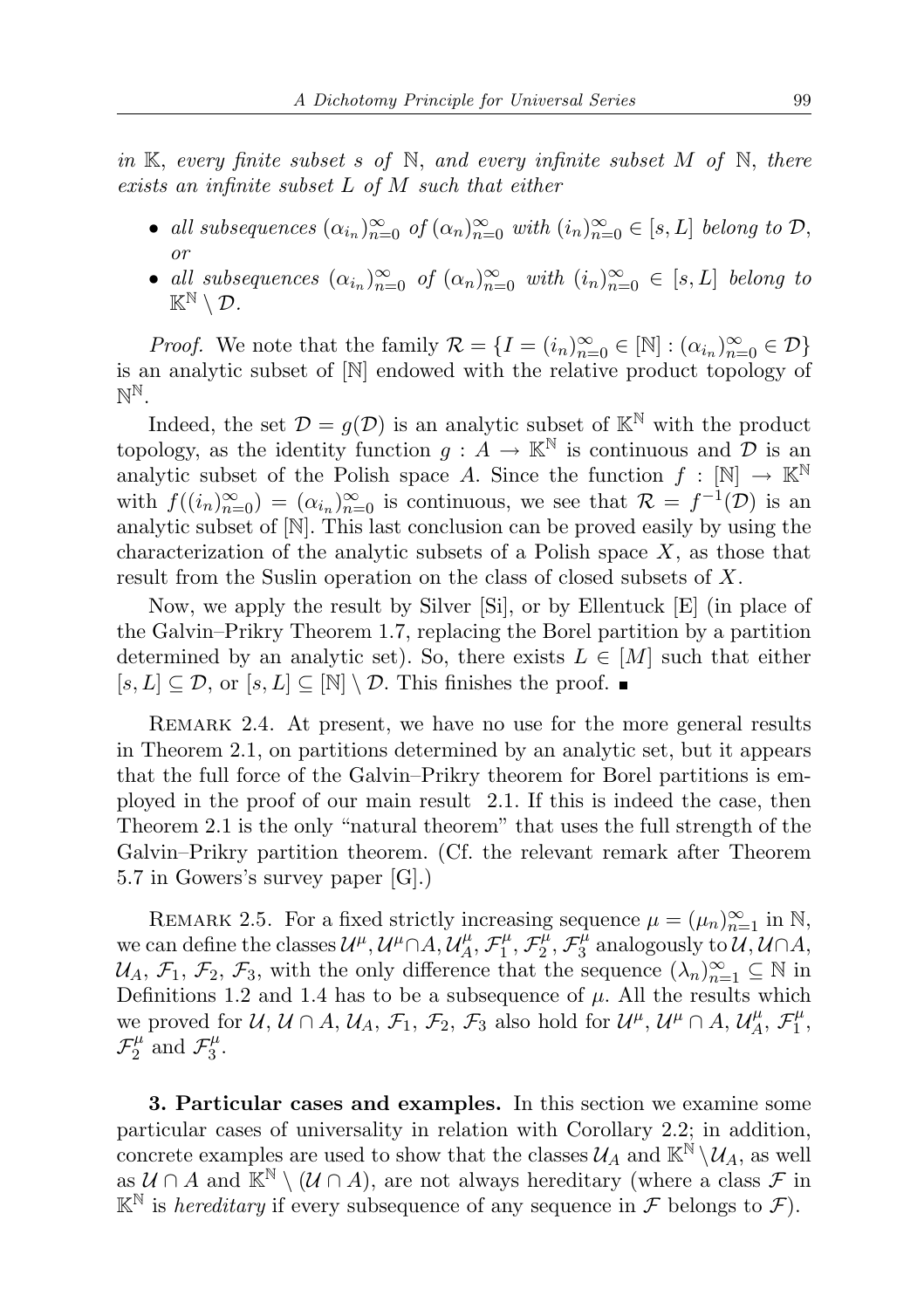Fix a separable Banach space X and a sequence  $(x_n)_{n=0}^{\infty}$  in X. We consider the particular case of Definition 1.1, where  $X_k = X$  and  $x_n^k = x_n$  for all  $k = 1, 2, \ldots$  In this case we prove the following.

PROPOSITION 3.1. Let X be a Banach space, and  $(x_j)_{j=0}^{\infty} \subseteq X$  with  $x_j \neq 0$  for every  $j \in \mathbb{N}$ . Set  $A = c_0$  or  $A = l^p$  with  $0 < p < \infty$ , and let  $(\alpha_n)_{n=0}^{\infty} \in A$ . Then there exists a subsequence  $(\alpha_{l_n})_{n=0}^{\infty}$  of  $(\alpha_n)_{n=0}^{\infty}$  with no subsequences in  $\mathcal{U} \cap A = \mathcal{U}_A$ .

*Proof.* Let 
$$
(\alpha_{l_n})_{n=0}^{\infty}
$$
 be a subsequence of  $(\alpha_n)_{n=0}^{\infty}$  with  

$$
|\alpha_{l_n}| \leq \frac{1}{(n+1)^2 \varrho(x_j, 0)}
$$
 for every  $n \in \mathbb{N}$  and  $j = 0, ..., n$ .

For every subsequence  $(\alpha_{k_{l_n}})_{n=0}^{\infty}$  of  $(\alpha_{l_n})_{n=0}^{\infty}$  we have  $k_{l_n} \geq n$  for every  $n \in \mathbb{N}$ , and consequently  $\|\alpha_{k_{l_n}} x_n\| \leq 1/(l_n+1)^2$ , which implies that the series  $\sum_{n=0}^{\infty} \alpha_{k_{l_n}} x_n$  converges in X. Therefore  $(\alpha_{k_{l_n}})_{n=0}^{\infty}$  does not belong to  $\mathcal{U} \cap A = \mathcal{U}_A$ .

PROPOSITION 3.2. Let  $1 < R < \infty$ , set  $D(0, R) = \{z \in \mathbb{C} : |z| < R\}$  and  $A = \left\{ (\alpha_n)_{n=0}^{\infty} : \sum_{n=0}^{\infty} \right\}$  $\alpha_n z^n$  converges in  $D(0,R)$ ,

 $n=0$ 

and endow A with the metric d which is the image, under the bijective map  $g: A \to H(D(0,R))$  with  $g((\alpha_n)_{n=0}^{\infty}) = \sum_{n=0}^{\infty} \alpha_n z^n$ , of the standard metric  $d$  on  $H(D(0,R))$ , compatible with the topology of uniform convergence on compact subsets of  $D(0, R)$ . Also assume (cf.  $[N], [NP]$  and  $[BGNP]$ ) that there exists a sequence  $(X_k, \varrho_k)_{k>1}$  of separable, metrizable topological vector spaces over  $\mathbb{C}$ , and sequences  $\overline{(x_n^k)}_{n=0}^{\infty} \subseteq X_k$  for every  $k \geq 1$ , such that  $U \cap A = U_A$  is the class of universal Taylor series, namely the class of all sequences  $(\alpha_n)_{n=0}^{\infty} \in A$  for which for every compact set  $K \subseteq \mathbb{C}$  with  $K \cap D(0,R) = \emptyset$  and  $\mathbb{C} \setminus K$  connected, and for every function  $h: K \to \mathbb{C}$ , continuous on  $K$  and holomorphic in the interior of  $K$ , there exists a sequence  $(\lambda_n)_{n=1}^{\infty} \subseteq \mathbb{N}$  with  $\sum_{j=0}^{\lambda_n} \alpha_j z^j \stackrel{n}{\to} h(z)$  uniformly on K. Then, for every sequence  $(\alpha_n)_{n=0}^{\infty} \in A$ , there exists a subsequence  $(\alpha_{l_n})_{n=0}^{\infty}$  of  $(\alpha_n)_{n=0}^{\infty}$ with no subsequences in  $\mathcal{U} \cap A = \mathcal{U}_A$ .

*Proof.* Set  $K = \{R\}$ . We can have  $X_1 = \mathbb{C} = \{f : K \to \mathbb{C}\}, \varrho_1$  the usual metric on  $\mathbb C$  and  $x_j^1 = z^j |_{K}$  for every  $j \in \mathbb N$ . Since  $(\alpha_n)_{n=0}^{\infty} \in A$  and  $R > 1$ , it is easily seen that  $\alpha_n \to 0$ , hence we can choose  $(l_n)_{n=0}^{\infty} \subseteq \mathbb{N}$  with

$$
|\alpha_{l_n}| \le \frac{1}{(n+1)^2 R^j} = \frac{1}{(n+1)^2 \varrho(x_j^1, 0)}
$$
 for every  $n \in \mathbb{N}$  and  $j = 0, \ldots, n$ .

The rest of the proof is similar to that of Proposition 3.1.  $\blacksquare$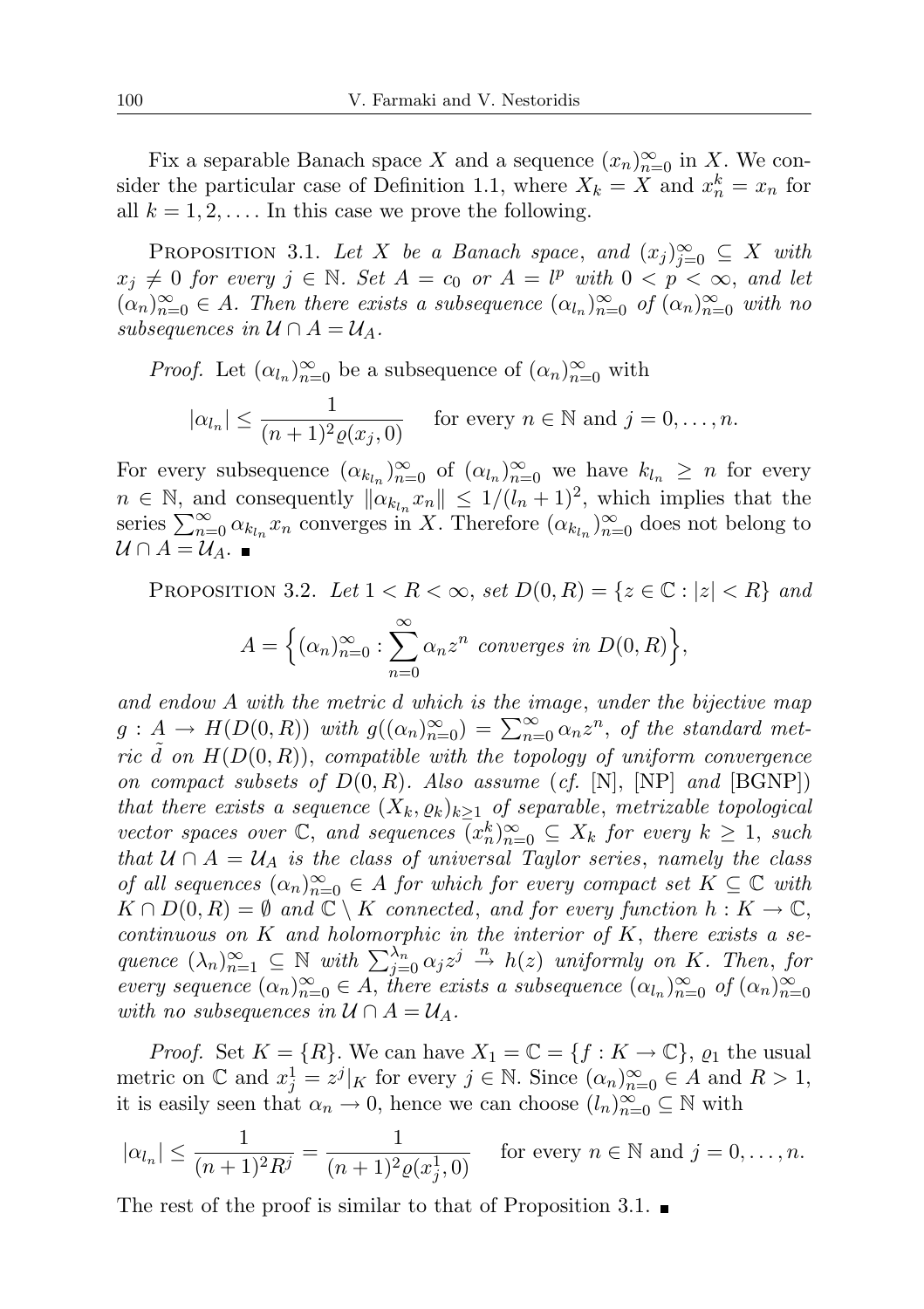PROPOSITION 3.3. Let X be a separable Banach space and  $(x_j)_{j=0}^{\infty} \subseteq X$ with  $x_j \neq 0$  for every  $j \in \mathbb{N}$ . Then for every sequence  $(\alpha_n)_{n=0}^{\infty} \in \mathbb{K}^{\mathbb{N}}$ , we have the following cases:

- (a) if  $(\alpha_n)_{n=0}^{\infty}$  has zero or infinity as accumulation points, then it has a subsequence with no subsequences in  $\mathcal{U}$ ;
- (b) if  $(\alpha_n)_{n=0}^{\infty}$  has a subsequence converging to some  $c \in \mathbb{K}$  with  $c \neq 0$ , and  $(1, 1, ...) \in U$ , then it has a subsequence with all subsequences in  $\mathcal{U}$ ;
- (c) if  $(\alpha_n)_{n=0}^{\infty}$  has a subsequence converging to some  $c \in \mathbb{K}$  with  $c \neq 0$ , and  $(1,1,\ldots) \notin \mathcal{U}$ , then it has a subsequence with no subsequences in  $\mathcal U$ .

*Proof.* If  $(\alpha_n)_{n=0}^{\infty}$  has a subsequence converging to zero, then, as in the proof of Proposition 3.1, we can construct a subsequence  $(\alpha_{l_n})_{n=0}^{\infty}$  with no subsequences in  $\mathcal{U}$ .

Let  $(\alpha_n)_{n=0}^{\infty}$  have a subsequence converging to some  $c \in \mathbb{K}$  with  $c \neq 0$ . Then we can find a subsequence  $(\alpha_{l_n})_{n=0}^{\infty}$  with

$$
|\alpha_{l_n} - c| \le \frac{1}{(n+1)^2 \varrho(x_j, 0)} \quad \text{for every } n \in \mathbb{N} \text{ and } j = 0, \dots, n.
$$

Hence,  $\sum_{n=0}^{\infty} (\alpha_{k_{l_n}} - c)x_n$  converges in X for every subsequence  $(\alpha_{k_{l_n}})_{n=0}^{\infty}$  of  $(\alpha_{l_n})_{n=0}^{\infty}$ . Therefore, in case  $(c, c, ...) \in \mathcal{U}$  all the subsequences of  $(\alpha_{l_n})_{n=0}^{\infty}$ belong to U, and in case  $(c, c, \ldots) \notin U$  no one does. But  $(c, c, \ldots) \in U$  if and only if  $(1, 1, \ldots) \in \mathcal{U}$ .

Finally, it remains to examine the case where  $(\alpha_n)_{n=0}^{\infty}$  has a subsequence converging to infinity. Then we can find a subsequence  $(\alpha_{l_n})_{n=0}^{\infty}$  such that for all  $n \in \{1, 2, \ldots\}$  and all  $F \subseteq \mathbb{N}$  with  $F \subseteq \{0, \ldots, n-1\}$  we have

$$
\left\| \left( \sum_{j \in F} \alpha_{l_j} x_j \right) + \alpha_{l_n} x_n \right\| \ge 1,
$$

by choosing  $l_n \in \mathbb{N}$  with  $\|\alpha_{l_n} x_n\| \geq 1 + \|\sum_{j \in F} \alpha_{l_j} x_j\|$  for every such F. Hence, for every subsequence  $(\alpha_{k_{l_n}})_{n=0}^{\infty}$  of  $(\alpha_{l_n})_{n=0}^{\infty}$  the set  $\{\sum_{n=0}^{N} \alpha_{k_{l_n}} x_n$ :  $N \in \mathbb{N}$  avoids the open set  $\{x \in X : ||x|| < 1\}$ , so it is not dense in X. Thus  $(\alpha_{k_{l_n}})_{n=0}^{\infty} \notin \mathcal{U}$ .

This completes the proof.

The following theorem extends Corollary 2.2 to the class  $\mathcal{U} \cap A$  in the particular case where A is a hereditary family, thus providing a criterion for all the subsequences to be in  $\mathcal{U} \cap A$  or in its complement.

THEOREM 3.4. Let X be a separable Banach space,  $(x_j)_{j=0}^{\infty} \subseteq X$  with  $x_j \neq 0$  for every  $j \in \mathbb{N}$ , and A a hereditary vector subspace of  $\mathbb{K}^{\mathbb{N}}$  (with  $\mathbb{K} = \mathbb{R}$  or  $\mathbb{C}$ , equipped with a complete metrizable vector space topology,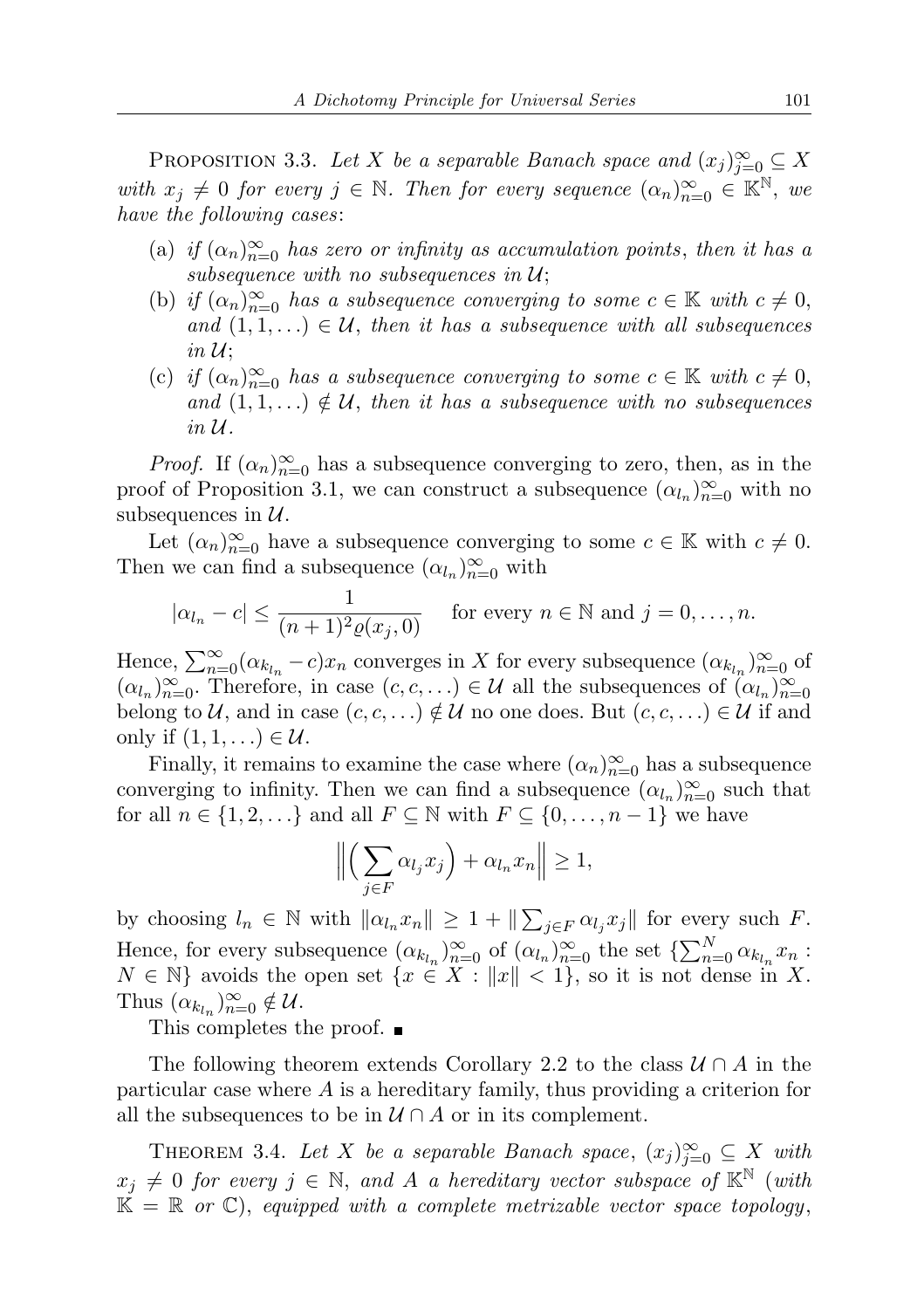induced by a translation-invariant metric d, and satisfying properties (i) and (ii) of Section 1. Then for every sequence  $(\alpha_n)_{n=0}^{\infty}$  in K we have the following cases:

- (a) if  $(1,1,\ldots) \in \mathcal{U}$  and  $(\alpha_n)_{n=0}^{\infty}$  has a subsequence in A converging to some  $c \in \mathbb{K}$  with  $c \neq 0$ , then  $(\alpha_n)_{n=0}^{\infty}$  has a subsequence with all subsequences in  $\mathcal{U} \cap A$ ;
- (b) if either  $(1,1,\ldots) \notin \mathcal{U}$ , or  $(1,1,\ldots) \in \mathcal{U}$  and  $(\alpha_n)_{n=0}^{\infty}$  has no subsequence in A converging to some  $c \in \mathbb{K}$  with  $c \neq 0$ , then  $(\alpha_n)_{n=0}^{\infty}$  has a subsequence with no subsequences in  $\mathcal{U} \cap A$ .

Moreover, if  $(\alpha_n)_{n=0}^{\infty}$  has a subsequence converging to zero or to infinity, then  $(\alpha_n)_{n=0}^{\infty}$  has a subsequence with no subsequences in  $\mathcal{U} \cap A$ .

*Proof.* If  $(1,1,\ldots) \notin \mathcal{U}$ , then, according to Proposition 3.3,  $(\alpha_n)_{n=0}^{\infty}$  has a subsequence with no subsequences in  $\mathcal U$  and therefore none in  $\mathcal U \cap A$ .

If  $(1,1,\ldots) \in \mathcal{U}$  and  $(\alpha_n)_{n=0}^{\infty}$  has a subsequence converging to zero or to infinity, then, according to Proposition 3.3,  $(\alpha_n)_{n=0}^{\infty}$  has a subsequence with no subsequences in  $\mathcal U$  and therefore none in  $\mathcal U \cap A$ .

If  $(1,1,\ldots) \in \mathcal{U}$  and  $(\alpha_n)_{n=0}^{\infty}$  has all its accumulation points in  $\mathbb{K} \setminus \{0\}$ , then, according to Proposition 3.3, it has a subsequence  $(\alpha_{l_n})_{n=0}^{\infty}$  with all subsequences in  $\mathcal{U}$ . Now, if one subsequence  $(\alpha_{l_{k_n}})_{n=0}^{\infty}$  belongs to the class A, then all its subsequences belong to  $\mathcal{U} \cap A$ , since A is hereditary, and if no subsequence of  $(\alpha_{l_n})_{n=0}^{\infty}$  belongs to  $A$ , then none belongs to  $\mathcal{U} \cap A$ .

REMARK 3.5. (1) In order to give an example of a sequence in  $\mathcal{U} \cap A$  with a subsequence not in  $U$ , we apply Proposition 3.1 for  $A = c_0$  and we notice that  $U \cap c_0 \neq \emptyset$  in the case of universal trigonometric series in the sense of Men'shov ([KN], [BGNP]), as well as in the case of universal Taylor series in the open unit disk in the sense of Luh  $(|L|)$  and Chui–Parnes  $(|CP|)$ , where the universal approximation is not required on the boundary ([KKN], [MN],  $|BGNP|$ ).

For another example, start with a sequence  $(x_n)_{n=0}^{\infty}$  in a Banach space X such that the set  $\{\sum_{n=0}^{N} x_{2n} : N \in \mathbb{N}\}\$  is dense in X. Then the sequence  $(1, 0, 1, 0, \ldots)$  belongs to U and obviously its subsequence  $(0, 0, 0, 0, \ldots)$  does not.

(2) In order to give an example of a sequence not in  $\mathcal U$  with a subsequence in U, we start with a sequence  $(x_n)_{n=0}^{\infty}$  dense in a Banach space X and we consider the sequence  $(y_n)_{n=0}^{\infty} \subseteq X$  where  $y_0 = x_0$  and  $y_{2n-1} = y_{2n} = x_n$  for every  $n \geq 1$ , which is also dense in X. Fix  $(z_n)_{n=0}^{\infty} \subseteq X$ , where  $z_0 = y_0 = x_0$ and  $z_n = y_n - y_{n-1}$  for every  $n \ge 1$ . Then  $z_{2n} = 0$  and  $z_{2n-1} = y_n - y_{n-1}$ for every  $n \geq 1$ .

The sequence  $(\alpha_n)_{n=0}^{\infty} \subseteq \mathbb{R}$  with  $\alpha_{2n+1} = 0$  and  $\alpha_{2n} = 1$  for every  $n \in \mathbb{N}$ does not belong to U. Indeed, for every  $N \in \mathbb{N}$  we have  $\sum_{n=0}^{N} \alpha_n z_n = y_0$ . On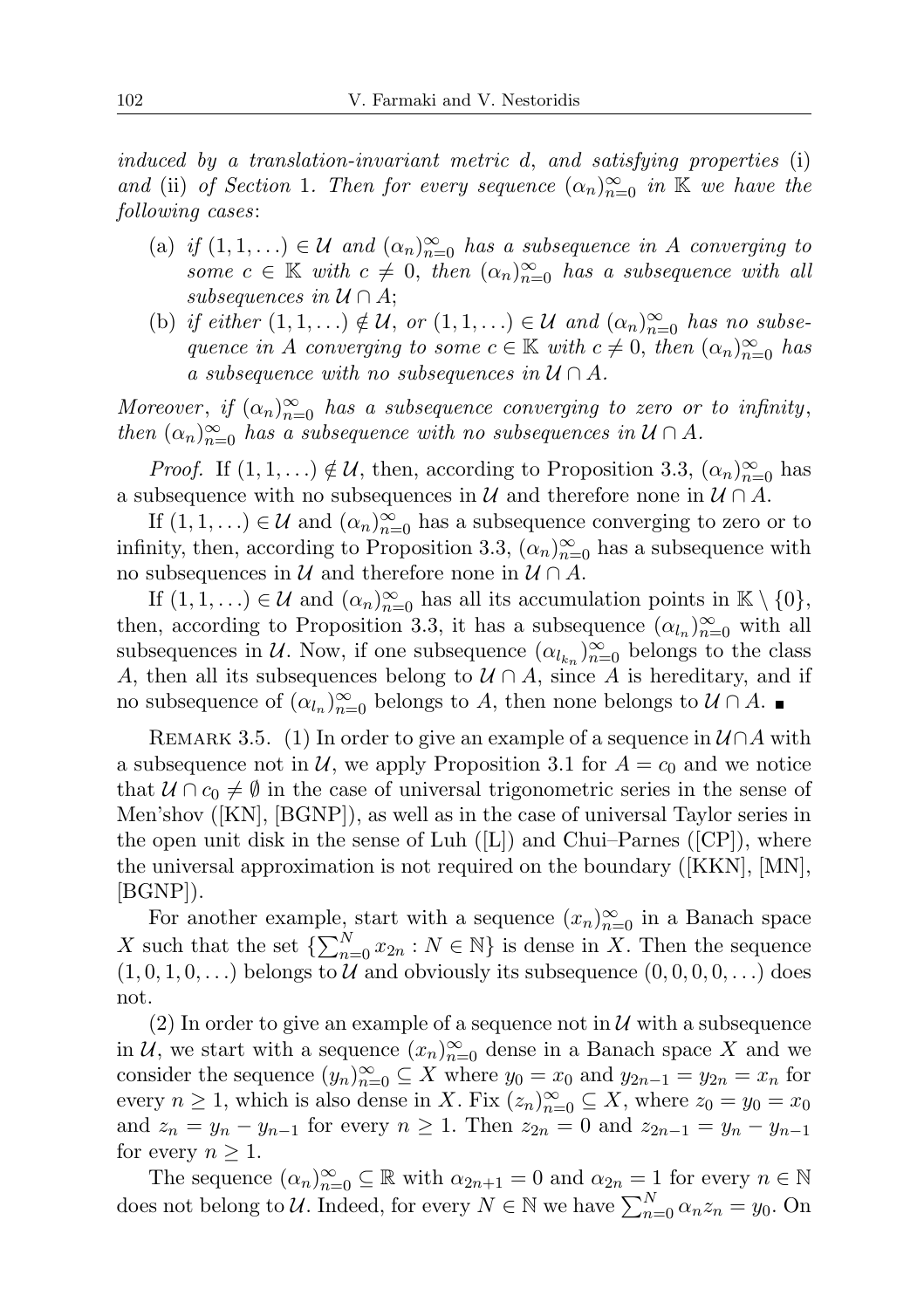the other hand, the subsequence  $(\alpha_{2n})_{n=0}^{\infty}$  belongs to U, since  $\sum_{n=0}^{2N} \alpha_{2n} z_n =$  $\sum_{n=0}^{2N} z_n = y_N$  for every  $N \in \mathbb{N}$  and  $(y_N)_{N=0}^{\infty} \subseteq X$  is dense in X.

Acknowledgments. We wish to thank the Department of Mathematics and Statistics of University of Cyprus for the warm hospitality extended during our visit in the spring semester of 2007, and also A. Tsarpalias for helpful discussions. Both authors acknowledge partial support by the Kapodistrias research grant of Athens University.

## References

- [BGNP] F. Bayart, K.-G. Grosse-Erdmann, V. Nestoridis and C. Papadimitropoulos, Abstract theory of universal series and applications, Proc. London Math. Soc. 96 (2008), 417–463.
- [CP] C. Chui and M. N. Parnes, Approximation by overconvergence of power series, J. Math. Anal. Appl. 36 (1971), 693–696.
- [E] E. Ellentuck, A new proof that analytic sets are Ramsey, J. Symbolic Logic 39 (1974), 163–164.
- [F] V. Farmaki, Ramsey and Nash–Williams combinatorics via Schreier families, arXiv:math.FA/0404014 v.1, (2004), electronic prepublication.
- [FN1] V. Farmaki and S. Negrepontis, Block combinatorics, Trans. Amer. Math. Soc. 358 (2006), 2759–2779.
- $[FN2] \longrightarrow$ , Schreier sets in Ramsey theory, ibid. 360 (2008), 849–880.
- [GP] F. Galvin and K. Prikry, Borel sets and Ramsey's theorem, J. Symbolic Logic 38 (1973), 193–198.
- [G] W. T. Gowers, Ramsey methods in Banach spaces, in: Handbook of the Geometry of Banach Spaces 2, W. B. Johnson and J. Lindenstrauss (eds.), 2003, Elsevier, 1071–1097.
- [G-E] K.-G. Grosse-Erdmann, Universal families and hypercyclic operators, Bull. Amer. Math. Soc. 36 (1999), 345–381.
- [K] J.-P. Kahane, Baire's category theorem and trigonometric series, J. Anal. Math. 80 (2000), 143–182.
- [KN] J.-P. Kahane and V. Nestoridis, Universal Taylor series and universal trigonometric series in the sense of Menchoff, J. Math. Pures Appl. 79 (2000), 855–862.
- [KKN] Ch. Kariofillis, Ch. Konstadilaki and V. Nestoridis, Smooth universal Taylor series, Monatsh. Math. 147 (2006), 249–257.
- [Ke] A. S. Kechris, Classical Descriptive Set Theory, Grad. Texts in Math. 38, Springer, New York, 1995.
- [L] W. Luh, Approximation analytischer Funktionen durch ¨uberkonvergente Potenzreihen und deren Matrix-Transformierten, Mitt. Math. Sem. Giessen 88 (1970), 1–56.
- [MN] A. Melas and V. Nestoridis, On various types of universal Taylor series, Complex Variables Theory Appl. 44 (2001), 245–258.
- [M] D. Menchoff [D. Men'shov], Sur les séries trigonométriques universelles, Dokl. Akad. Nauk SSSR (N.S.) 49 (1945), 79–82.
- [N-W] C. St. J. A. Nash-Williams, On well-quasi-ordering transfinite sequences, Proc. Cambridge Philos. Soc. 61 (1965), 33–39.